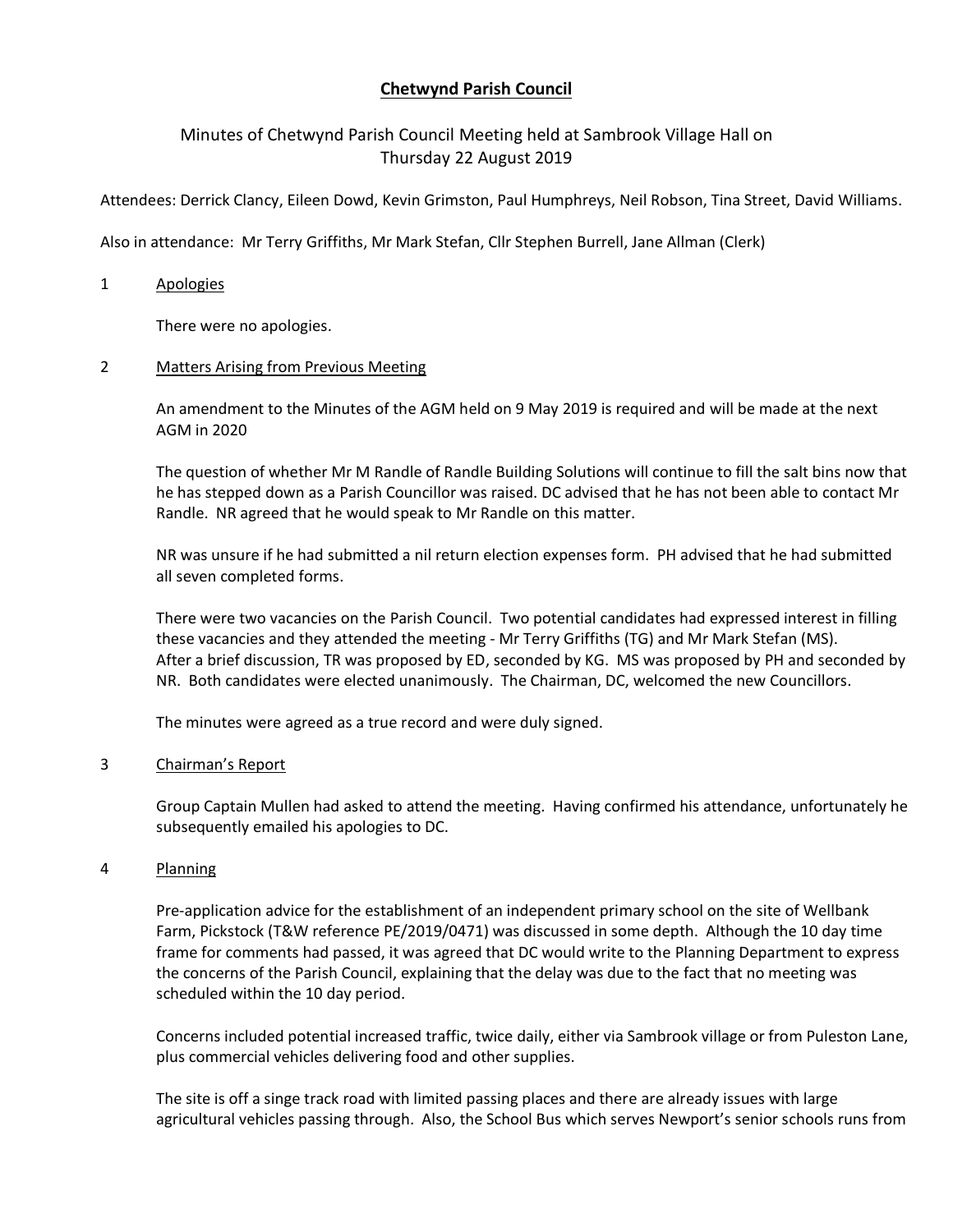Sambrook, via Pickstock and Puleston and the increase in traffic would pose a risk to students as they embark and disembark from the bus.

Cllr Burrell stated that the pre application advice is intended to give advance information to the Fire and Emergency Services so that they can provide feedback to the local authority. It is not intended for sharing with the public but is simply for the purpose of measuring any benefits or negative aspects. Consent has previously been given for the establishment of a small educational facility, so it could be said that a precedent has been set. Cllr Burrell advised that from information gleaned from various contacts within the council, the proposed school would have capacity for 100 pupils, leading to around fifty vehicle movements twice daily. He suggested that the Parish Council raise their concerns regarding the state of the lane which is heavily potholed, the potential increased volume of traffic, the lack of visibility due to untrimmed hedgerows.

Clerk to draft document for DC to email to planners in his capacity as Chairman. Cllr Burrell to be copied in on the email.

## 5 Finance

Financial statements had been emailed to the Councillors in advance of the meeting.

The Clerk presented the Council with a financial report, detailing the current bank balance of £5277.56, with potential future expenditure of £1570 to include refurbishment of the bus shelter, already approved at £320, donation to Chetwynd Church and the replacement of a failed streetlight.

In the light of the £200 donation made to Sambrook Church earlier in the year, it was agreed to make the same amount available for Chetwynd Church. Proposed by NR, seconded by ED and carried unanimously.

The cost to replace the failed sodium light with a new 40w LED unit is £1032 of which £172 VAT is recoverable. This is an increase on the previous cost for the replacement of two sodium lamps. NR to speak to Randle Building Solutions about the possibility of replacing two units for the same, or close to, the cost of two lamps previously installed. Proposed by KG and seconded by NR, carried unanimously.

The Clerk's expenses were approved.

### 6 Correspondence

None

# 7 Any Other Business

The notice board for the bus shelter was discussed again. It was agreed to purchase the largest size possible - A0 which will take 16 sheets A4 size. A budget of around £500 was discussed as the noticeboard would have to be hinged at the side and would therefore be a special manufacture. After some discussion, it was agreed that the wall of the local public house outbuilding would be a more suitable and more visible site. KG to approach the owners of the property. This location would mean that a standard noticeboard with a top hinge would be feasible, thus reducing the cost. Clerk to action once KG has is able to confirm suitable permission has been obtained. Proposed by PH, seconded by MS and carried unanimously.

It was also agreed that a nominal fee would be charged for small businesses to place advertisements on the board - £1 per week was decided. Church and Parish notices would be at no charge.